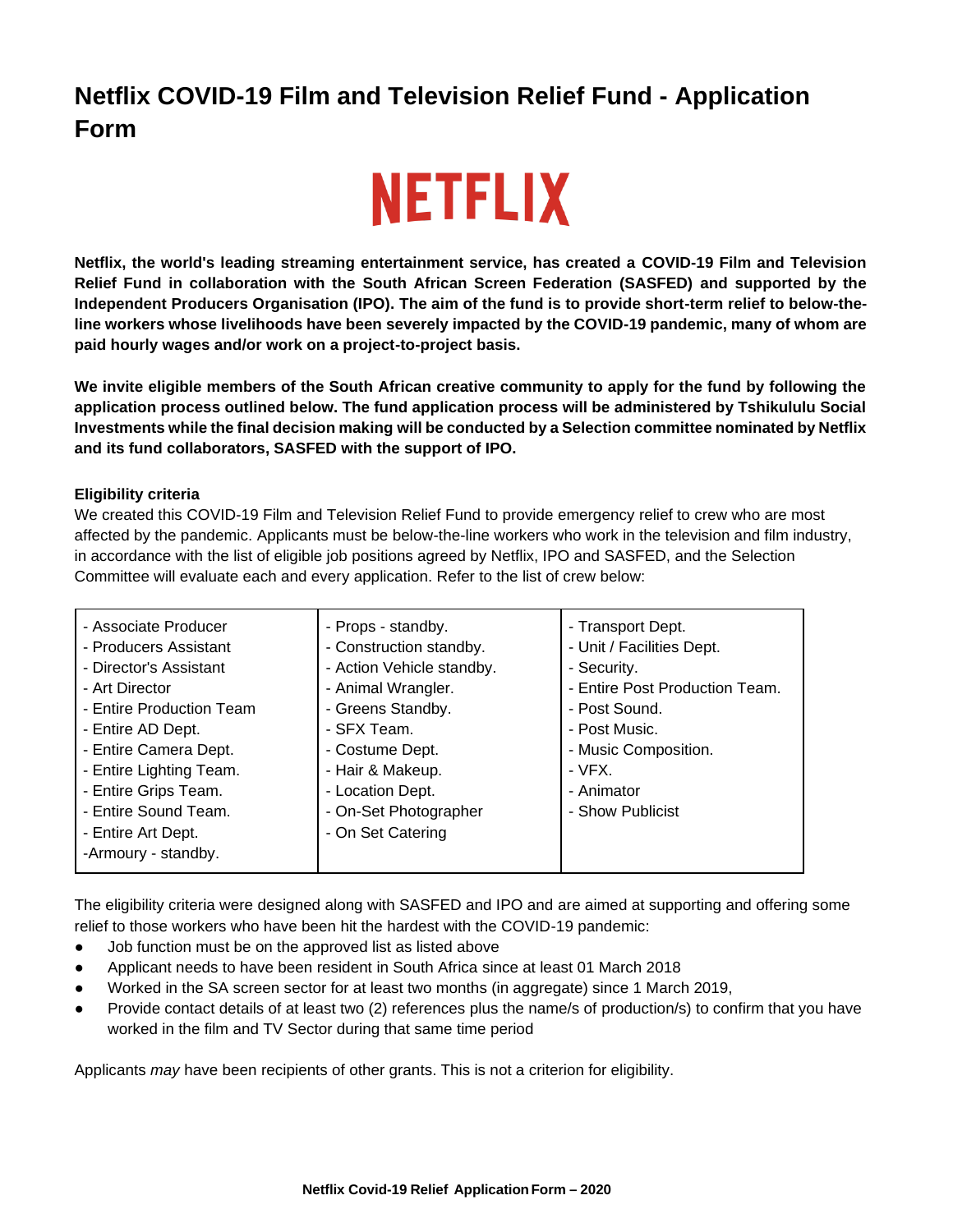## **Grant application process**

- **The official closing date for applications is 16 August 2020 at 23:59.** Should there still be funds available after the first round of evaluation is completed and funds are disbursed, we will open a further window for applications - and inform members of the creative community accordingly.
- To apply, complete this application form and attach supporting documents.
- Applicants will undergo initial screening and vetting and if successful will be forwarded to the Selection Committee who will make the final decision for funding
- Each successful applicant is eligible for a R15 000 one-time benefit.

For more information, please refer to the FAQ available on Tshikululu's website: [https://tshikululu.org.za/apply-for](https://tshikululu.org.za/apply-for-funding/)[funding/.](https://tshikululu.org.za/apply-for-funding/)

## **Eligibility checklist**

Please answer the following eligibility questions:

| Have you been resident in South Africa since at least 1 March 2018?                                                                                                                                                                                                                                                                                                                                                                                                                                                                                                                                                                                                          | <b>Yes</b> | No. |
|------------------------------------------------------------------------------------------------------------------------------------------------------------------------------------------------------------------------------------------------------------------------------------------------------------------------------------------------------------------------------------------------------------------------------------------------------------------------------------------------------------------------------------------------------------------------------------------------------------------------------------------------------------------------------|------------|-----|
| Have you worked in the South Africa screen sector for at least two months (in<br>aggregate) since 1 March 2019?                                                                                                                                                                                                                                                                                                                                                                                                                                                                                                                                                              | Yes        | No. |
| Is your job function on the list of eligible jobs shown below?                                                                                                                                                                                                                                                                                                                                                                                                                                                                                                                                                                                                               | Yes        | No  |
| List of Eligible Jobs:<br>Associate Producer / Producers Assistant / Director's Assistant / Art Director / Entire Production<br>Team / Entire AD Dept. / Entire Camera Dept./ Entire Lighting Team / Entire Grips Team /<br>Entire Sound Team / Entire Art Dept / Armoury - standby / Props - standby / Construction<br>standby. / Action Vehicle standby / Animal Wrangler. / Greens Standby / SFX Team / Costume<br>Dept. / Hair & Makeup. / Location Dept / Transport Dept / Unit Facilities Dept / Security / Entire<br>Post Production Team. - Post Sound / Post Music / Music Composition / VFX / Animator /<br>Show Publicist / On-Set Photographer / On Set Catering |            |     |

*If you answered 'No' to any of the questions above, we regret that you are not eligible to apply for this grant.* 

## **Applicant's Details**

| <b>Name</b>         |       |                         |
|---------------------|-------|-------------------------|
|                     |       |                         |
| Title               | First | Last                    |
| <b>Phone Number</b> |       | <b>Cellphone Number</b> |
| $+27$               |       | $+27$                   |
|                     |       |                         |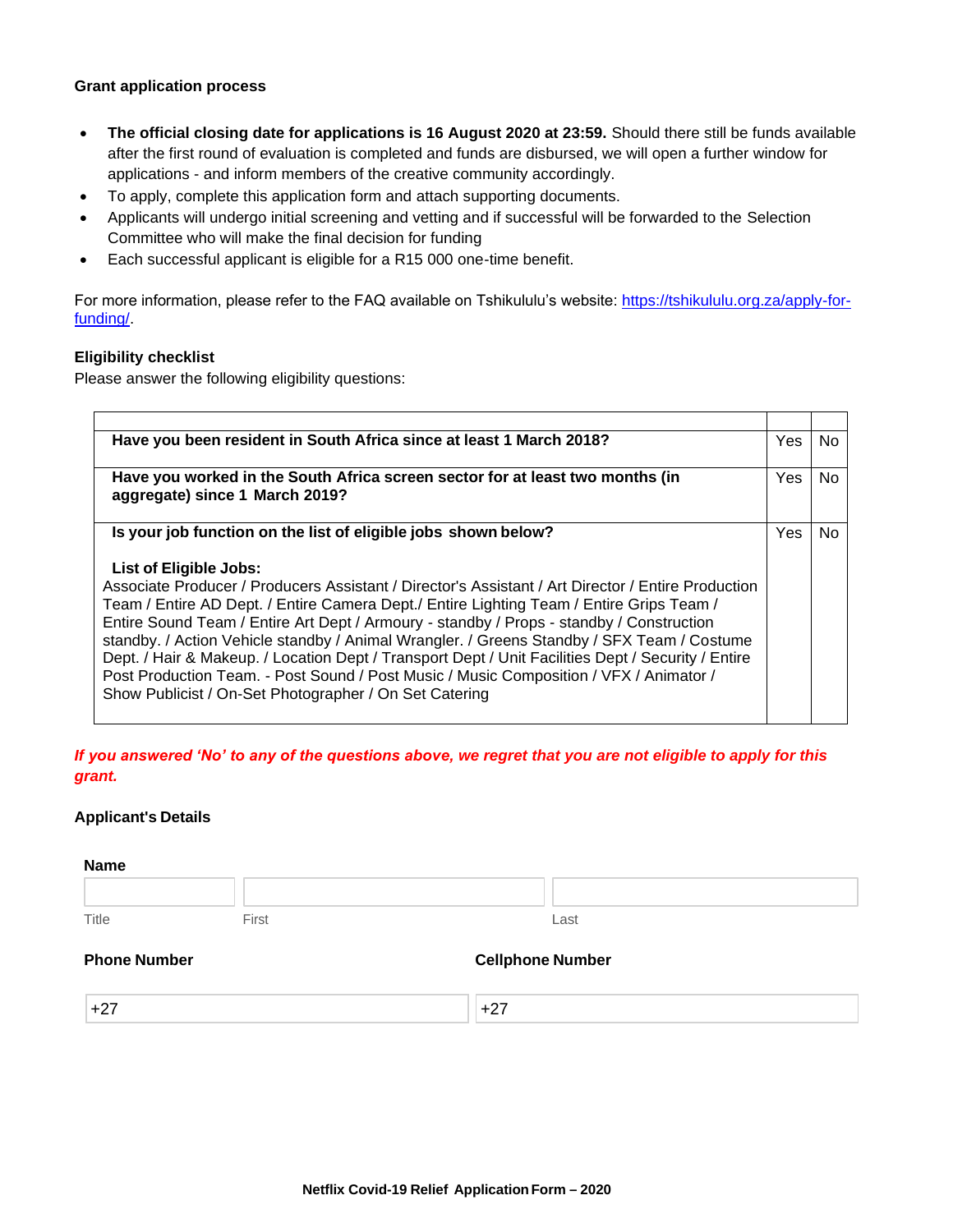#### **Alternative Phone/Cell Number Email Address**

+27

#### **Please capture your current residential address**

Address Line 1 Address Line 2 City **State / Province / Region** Postal / Zip Code Country

**What is your form of identification? Please capture your ID or Passport Number**

#### **What is your date of birth**

It is a requirement by the BEE Codes of Good Practice No. 29617 of 2007, statement 700, section 3 (3.2), (3.2.2) and (3.2.3) *(as amended by notice No. 34612 of 2011)* to provide the population and gender breakdown of all the beneficiaries of its corporate social investment grant.

| Gender | <b>Population Group</b>                          |  |
|--------|--------------------------------------------------|--|
|        |                                                  |  |
|        | (African, Asian, Coloured, Indian, White, Other) |  |

**Do you have any disabilities that you wish to disclose? If yes, please state the disability.**

**When was the last time you were employed or contracted?**

**What was the name of the company or production where you were last employed or contracted?**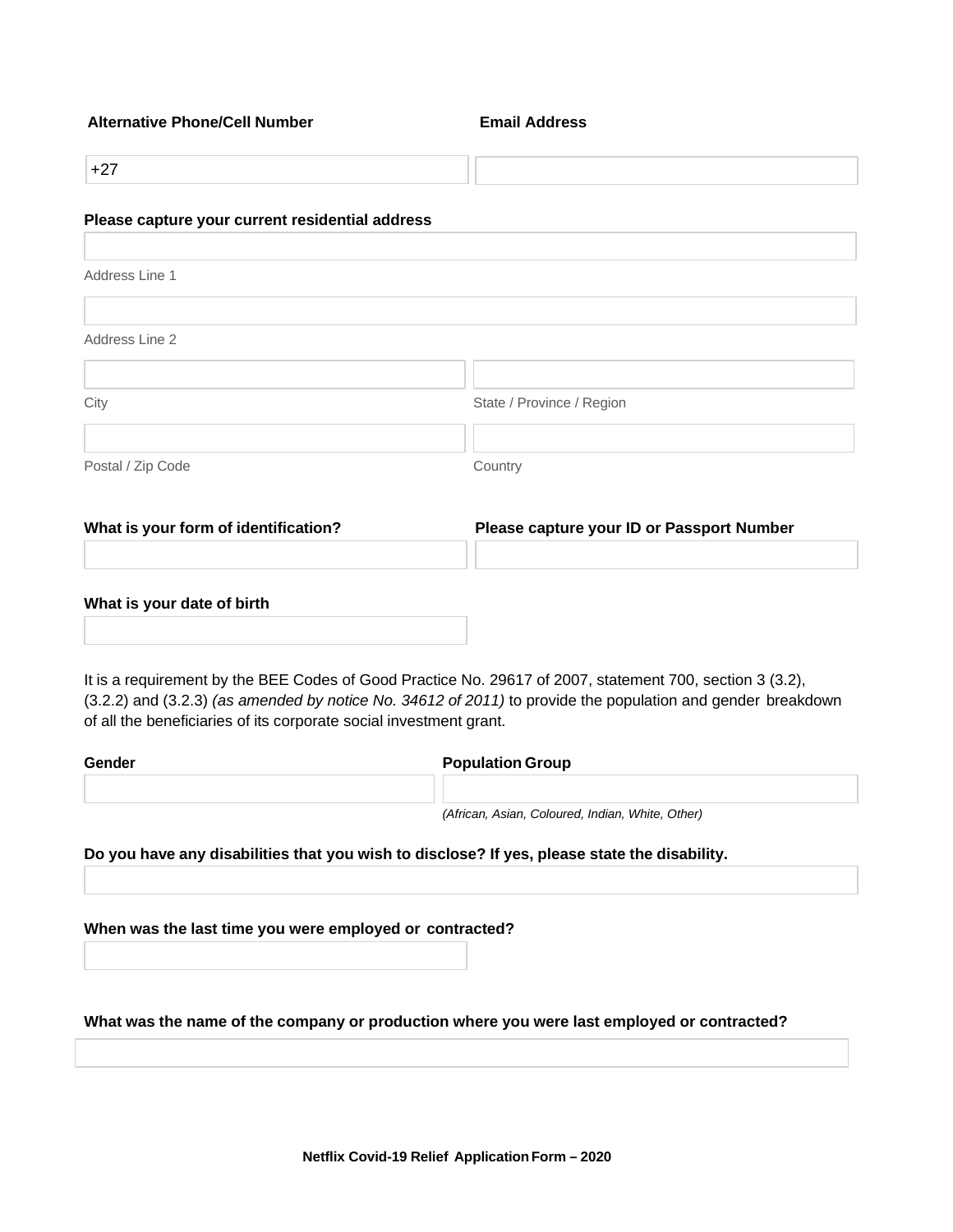## **Please tick the position that you held at your last place of employment / contract**

| Associate Producer                 | Entire Sound Team      |
|------------------------------------|------------------------|
| <b>Producers Assistant</b>         | Entire Art Dept        |
| Director's Assistant               | Armoury - standby      |
| <b>Art Director</b>                | Props - standby        |
| <b>Entire Production Team</b>      | Construction standby   |
| Entire AD Dept                     | Action Vehicle standby |
| Entire Camera Dept                 | Animal Wrangler        |
| Entire Lighting Team               | <b>Greens Standby</b>  |
| <b>Entire Grips Team</b>           | <b>SFX Team</b>        |
| Costume Dept.                      | Hair & Makeup          |
| <b>Location Dept</b>               | <b>Transport Dept</b>  |
| Unit Facilities Dept               | Security               |
| <b>Entire Post Production Team</b> | Post Sound             |
| Post Music                         | Music Composition      |
| <b>VFX</b>                         | Animator               |
| <b>Show Publicist</b>              | On-Set Photographer    |
|                                    | On Set Catering        |

| Entire Sound Team        |  |
|--------------------------|--|
| Entire Art Dept          |  |
| Armoury - standby        |  |
| Props - standby          |  |
| Construction standby     |  |
| Action Vehicle standby   |  |
| Animal Wrangler          |  |
| <b>Greens Standby</b>    |  |
| <b>SFX Team</b>          |  |
| Hair & Makeup            |  |
| <b>Transport Dept</b>    |  |
| Security                 |  |
| Post Sound               |  |
| <b>Music Composition</b> |  |
| Animator                 |  |
| On-Set Photographer      |  |
| On Set Catering          |  |

## **Give us a brief description of what your job entailed**

**Have you received funding from other support channels e.g from Dept. Of Sport, Arts and Culture) or other sector-specific grant/s applicable), Unemployment Insurance programme (UIF)? If yes, please list them. (Please note: that this information is for statistical purposes only and will not affect the outcome of your application).**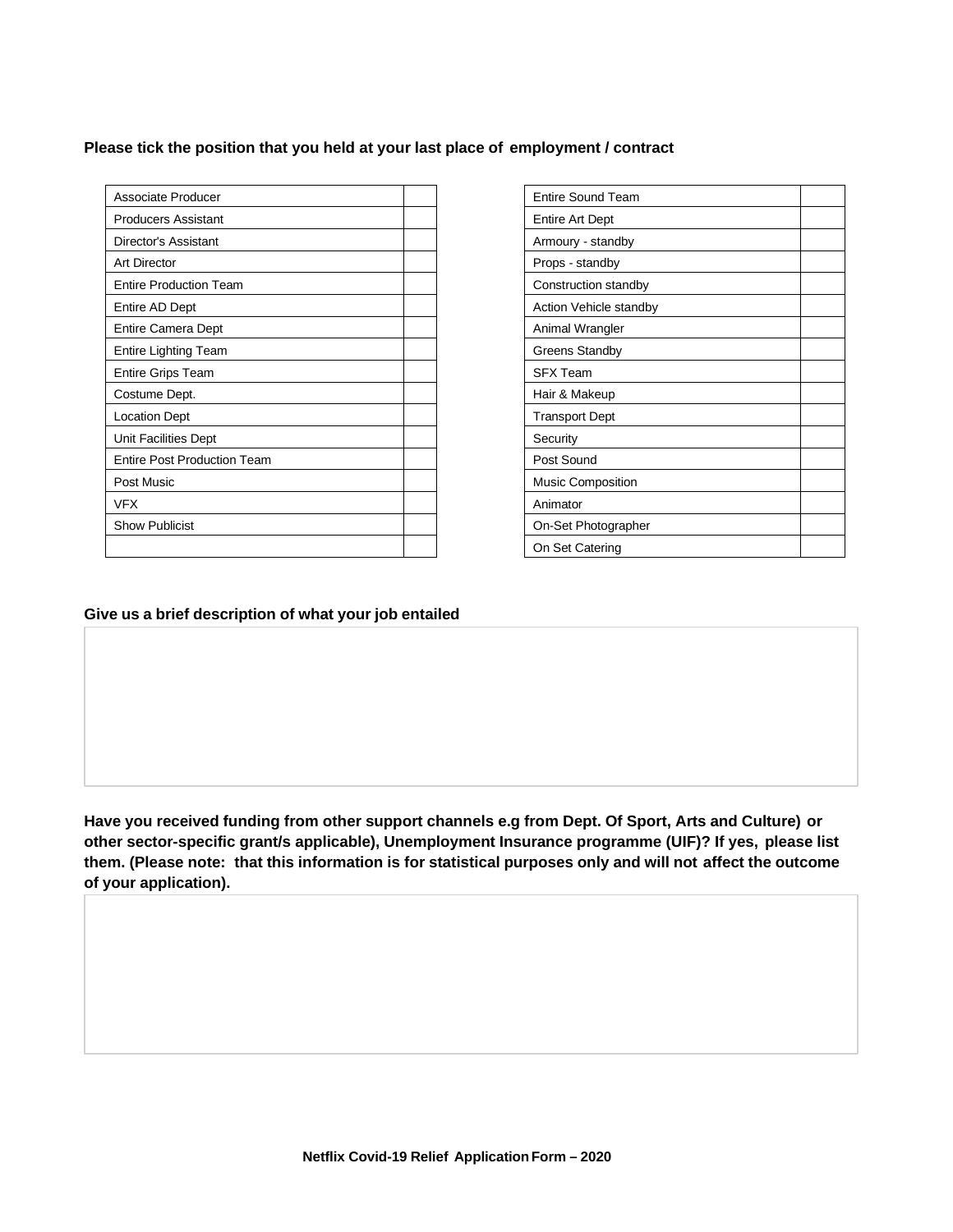## **Kindly provide us with contact details of two references**

## **Reference 1**

| <b>Name</b>           |      |
|-----------------------|------|
|                       |      |
| First                 | Last |
| <b>Contact number</b> |      |
|                       |      |
|                       |      |

## **Title of production**

## **Reference 2**

## **Name**

First Last

## **Contact number**

## **Title of production**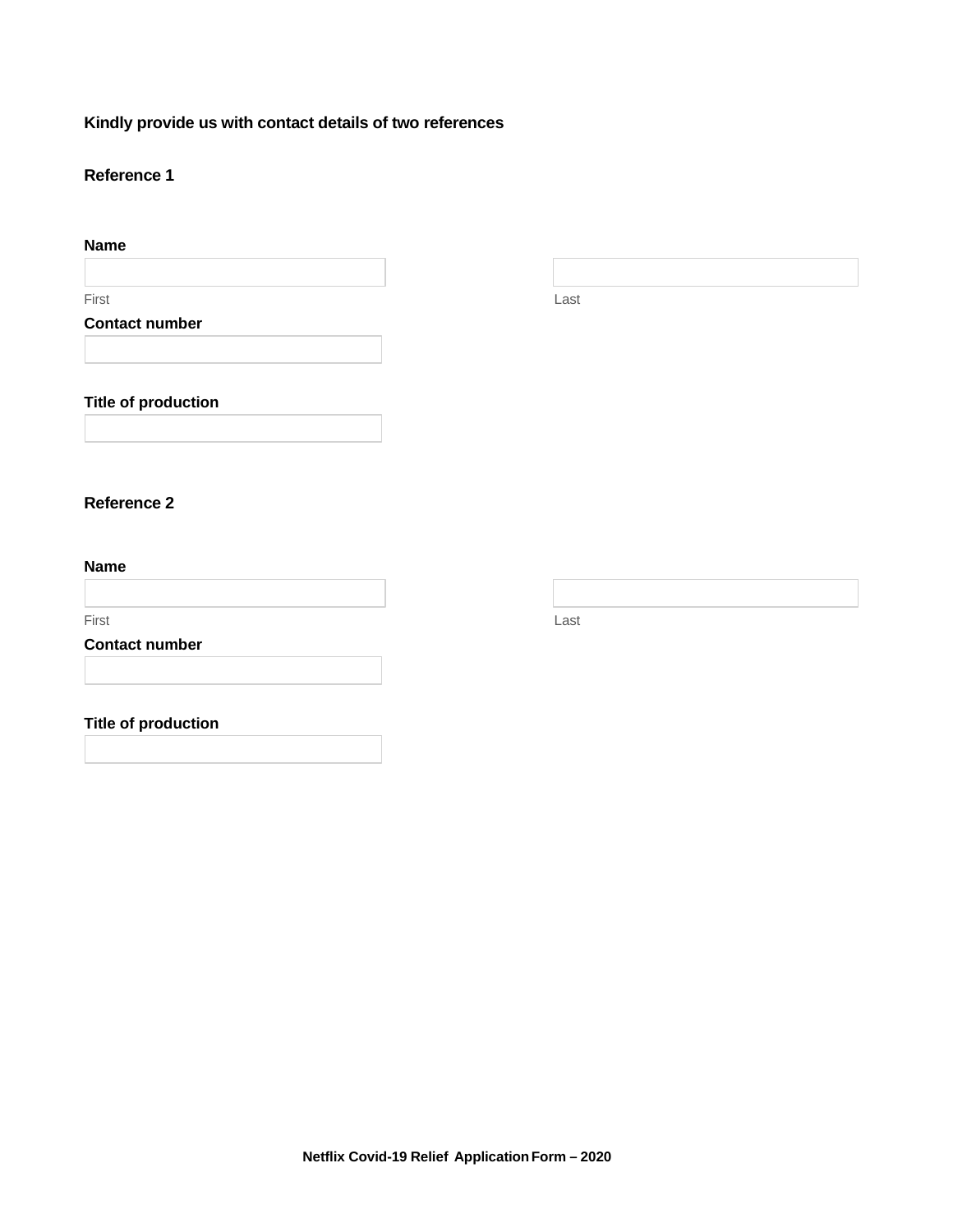**Write a letter of motivation to introduce yourself and explain your need for assistance. Please provide enough detail to give the evaluation committee an understanding of who you are and why you are applying for this funding.**